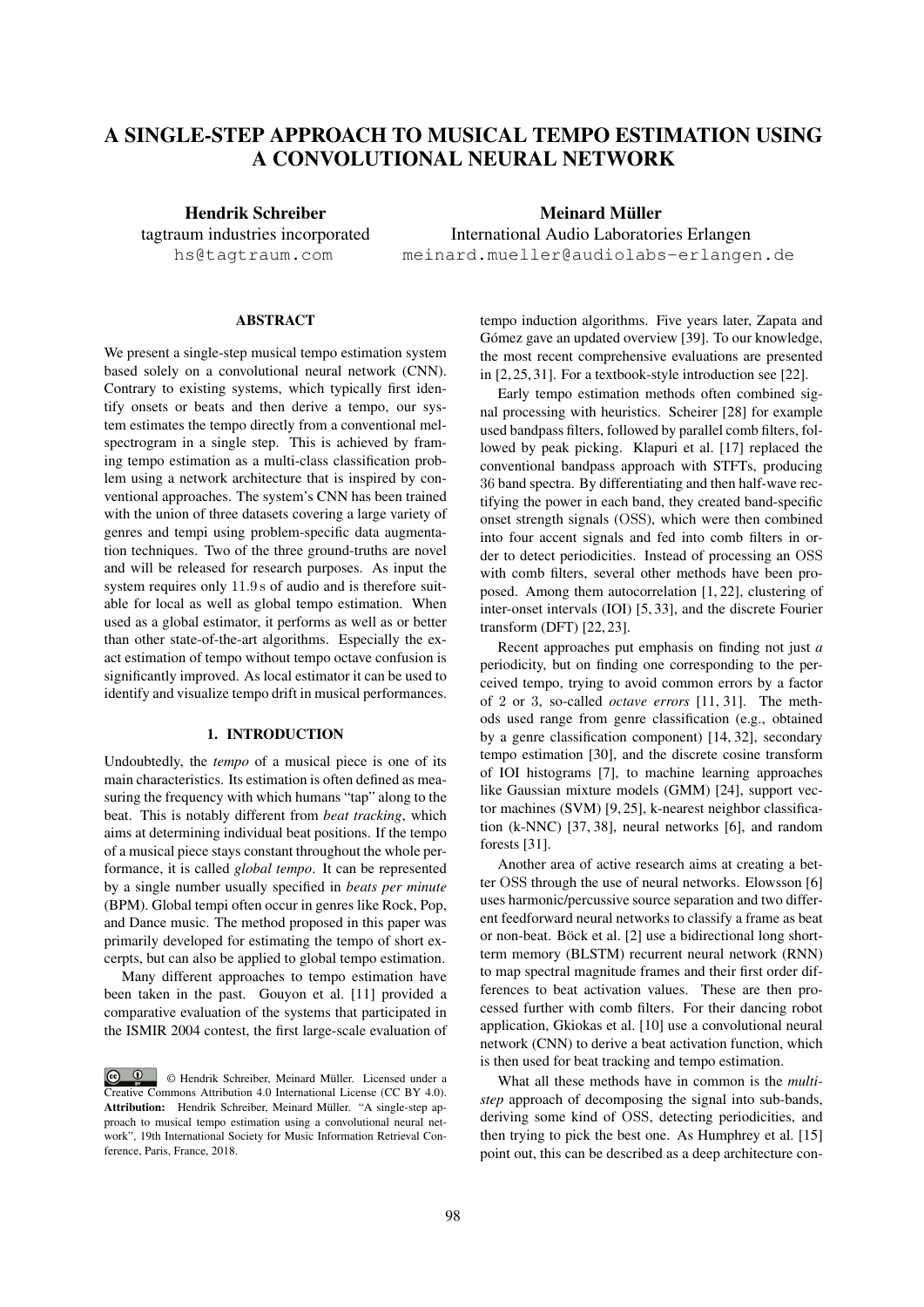

Figure 1: Tempo distribution for the Train dataset consisting of LMD Tempo, MTG Tempo, and EBall.

sisting of multiple components ("layers") that has evolved naturally. But to the best of our knowledge, nobody has replaced the traditional multi-component architecture with a single deep neural network (DNN) yet. In this paper we describe a CNN-based approach that estimates the local tempo of a short musical piece or excerpt based on melscaled spectrograms in a single step, i.e., without explicitly creating mid-level features like an OSS or a beat activation function that need to be processed further by another, separate system component. Using averaging, we can combine multiple local tempi into a global tempo.

The remainder of this paper is structured as follows: Section 2 introduces our training datasets. Then Section 3 describes the signal representation, network architecture, network training, and how we combine multiple local estimates into a global estimate. In Section 4 we evaluate our global tempo estimation approach quantitatively by benchmarking against known datasets and state-of-the-art algorithms. Then we discuss local tempo estimation qualitatively using samples from different genres and eras. Finally, in Section 5 we present our conclusions.

# 2. TRAINING DATASETS

Our goal is to create a general purpose system that does not suffer from strong genre-bias. Therefore we avoid crossvalidation on small datasets and instead created a large, multi-genre training dataset, consisting of three smaller datasets: One derived from a subset of the Lakh MIDI dataset (LMD) [27], a subset of the GiantSteps MTG key dataset (MTG Key)  $[8]^1$  , and a subset of the Extended Ballroom [20] dataset. Two of the derived ground-truths have been newly created for this paper.

#### 2.1 LMD Tempo

LMD is a dataset containing MIDI files that have been matched to 30 s audio excerpts. While some of the MIDI files contain tempo information, none of the audio files are annotated, and there is no guarantee that associated MIDI and audio files have the same tempo. Our idea is to create a sub-dataset, called LMD Tempo, that can be used for training supervised tempo induction algorithms. To this

end, we estimated the tempo of the matched audio previews using the algorithm from [31]. Then the associated MIDI files were parsed for tempo change messages. If the value of more than half the tempo messages for a given preview were within 2% of the estimated tempo, we assumed the estimated tempo of the audio excerpts to be correct and added it to LMD Tempo. This resulted in 3,611 audio tracks. We were able to match more than 76% of the tracks to the Million Song Dataset (MSD) genre annotations from [29]. Of the matched tracks 29% were labeled rock, 27% pop, 5% r&b, 5% dance, 5% country, 4% latin, and 3% electronic. Less than 2% of the tracks were labeled jazz, soundtrack, world and others. Thus it is fair to characterize LMD Tempo as a good cross-section of popular music.

# 2.2 MTG Tempo

The MTG Key dataset was created by Faraldo [8] as a ground-truth for key estimation of electronic dance music (edm), a genre that is very much underrepresented in LMD Tempo. Each two-minute track in MTG Key is annotated with one or more keys and a confidence value  $c \in \{0, 1, 2\}$  for the key annotation. We annotated those tracks that have an unambiguous key and a confidence of  $c = 2$  with a manually tapped tempo, which makes it one of the very few datasets that is suitable for key *and* tempo estimation. The resulting dataset size is 1,159 tracks. In the following we will refer to this new ground-truth as MTG Tempo.

#### 2.3 Extended Ballroom

The original Ballroom dataset [11] is still used as test dataset today, which is why we exclude it from training. Better suited is the recently released and much larger Extended Ballroom dataset. Because it contains some songs also occurring in Ballroom, we use the complement Extended Ballroom \ Ballroom. We refer to the resulting dataset as EBall. It contains 3,826 tracks with 30 s length each. EBall contributes tracks from genres that are underrepresented or simply absent from both MTG Tempo and LMD Tempo.

# 2.4 Combined Training Dataset

Combined, LMD Tempo, MTG Tempo, and EBall have a size of 8,596 tracks with tempi ranging from 44 to 216 BPM (Figure 1). In the following we will call it Train. The *sweet octave* (i.e., the tempo interval  $[\tau, 2\tau]$ ) that contains the most tracks [31]) for Train is  $77 -$ 154 BPM, covering 84.4% of the items. The shortest interval that covers 99% of the items is 65 − 204 BPM. Even though many different tempi are represented, Train is not tempo-balanced. More than  $30\%$  of its tracks have tempi in the [120, 130) interval. Its mean is  $\mu = 121.32$ and the standard deviation  $\sigma = 30.52$ . And while covering many different genres, Train is not genre-balanced, either. Genres like jazz and world only have relatively few representatives. But despite these shortcomings,

<sup>1</sup> https://github.com/GiantSteps/

GiantSteps-mtg-key-dataset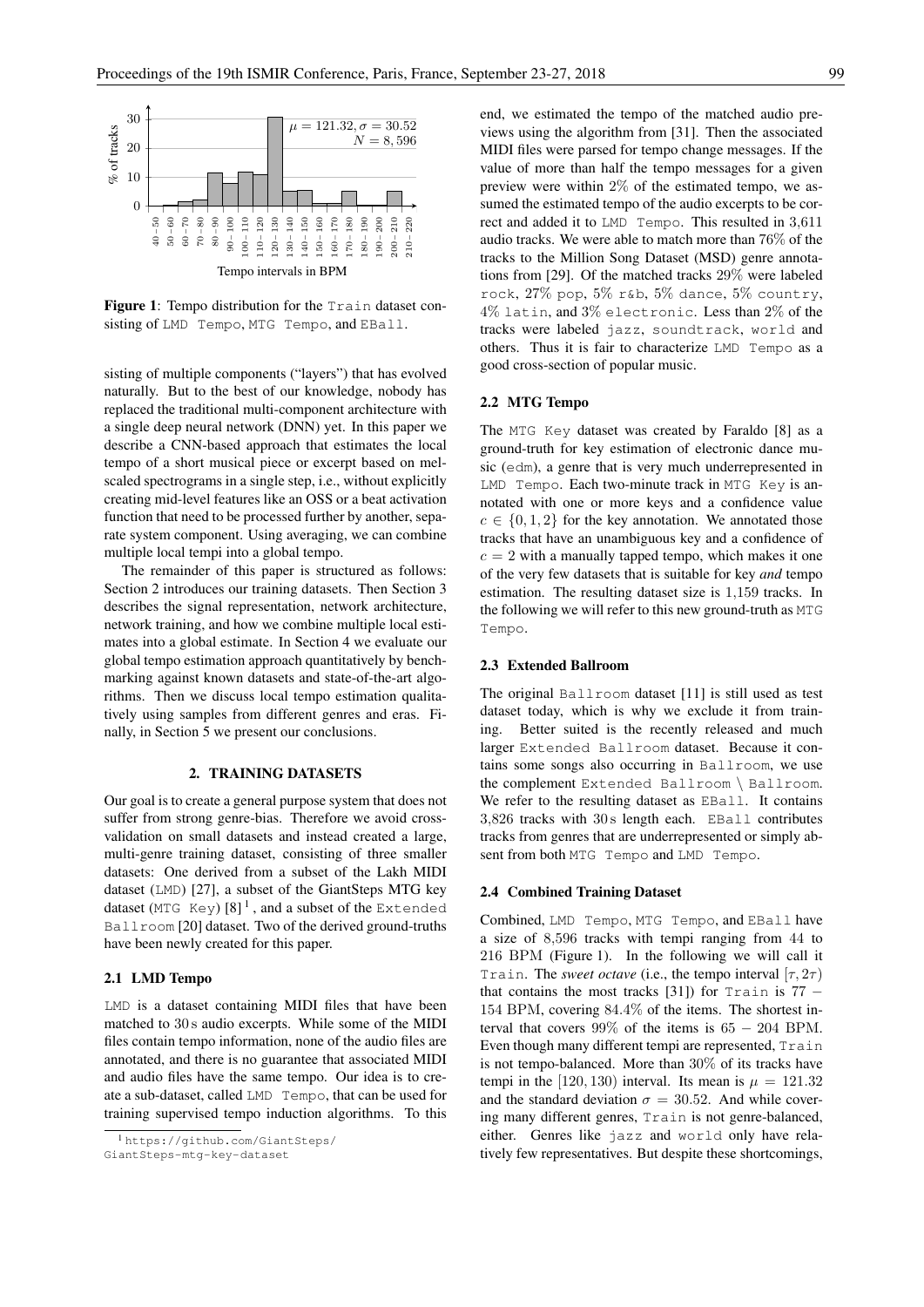

Figure 2: Schematic overview of the network architecture. Three convolutional layers are followed by four *mf mod* modules, which in turn are followed by four dense layers.

Train is a very rich, multi-faceted dataset and completely independent from the test datasets we are going to use for evaluation in Section 4.1.

# 3. METHOD

Our proposed method for estimating a local tempo consists of a single step. Using a suitable representation we classify the signal with a CNN, which produces a BPM value. We extend the system for global tempo estimation by averaging the softmax activation function over different parts of a full track.

# 3.1 Signal Representation

Although we believe that it is possible to build a system like ours with raw audio as input [4, 19], we choose to represent the signal as mel-scaled magnitude spectrogram to reduce the amount of data that needs to be processed by the CNN. The mel-scale as opposed to a linear scale was chosen for its relation to human perception and instrument frequency ranges.

To create the spectrogram, we convert the signal to mono, downsample to 11,025 Hz and use half-overlapping windows of 1,024 samples. This is equivalent to a



Figure 3: Each multi-filter module *mf mod* consists of a pooling layer, batch normalization, six different convolutional layers, a concatenation layer and a bottleneck layer. The activation function for all convolutional layers is ELU.

frame rate of 21.5 Hz, which (according to the Nyquist-Shannon sampling theorem) suffices to represent tempi up to 646 BPM—well above the tempi we usually find in music. Each window is transformed into a 40 band mel-scaled magnitude spectrum covering  $20 - 5{,}000$  Hz by applying a Hamming window, the DFT, and a suitable filterbank. Since musical tempo is not an instantaneous quantity, we require a spectrogram of a musically sufficient length. As such we choose 256 frames, equivalent to  $\approx 11.9$  s.

# 3.2 Network Architecture

Even though tempo estimation appears to be a regression problem, we are approaching it as a classification problem for two reasons. First, a probability distribution over multiple classes allows us to judge how reliable a given estimate is. Additionally, such a distribution is naturally capable of representing tempo ambiguities [21], allowing for the estimation of a second best tempo. Second, in informal experiments we found that a classification-based approach led to more stable results compared to a regressionbased approach. So instead of attempting to estimate a BPM value as decimal number, we are choosing one of 256 tempo classes, covering the integer tempo values from 30 to 285 BPM.

The proposed network architecture (Figure 2) is inspired by the traditional approach of first creating an OSS, which is then analyzed for periodicities. In our approach, we first process the input with three convolutional layers with 16 ( $1 \times 5$ ) filters each. All filters are oriented along the time axis using padding and a stride of 1. Using these fairly short filters, we hope to match onsets in the signal.

These three layers are followed by four almost identical multi-filter modules (*mf mod*, Figure 3) each consisting of an average pooling layer  $(m \times 1)$ , parallel convolutional layers with different filter lengths ranging from  $(1 \times 32)$ to  $(1 \times 256)$ , a concatenation layer and a  $(1 \times 1)$  bottleneck layer for dimensionality reduction. With each of these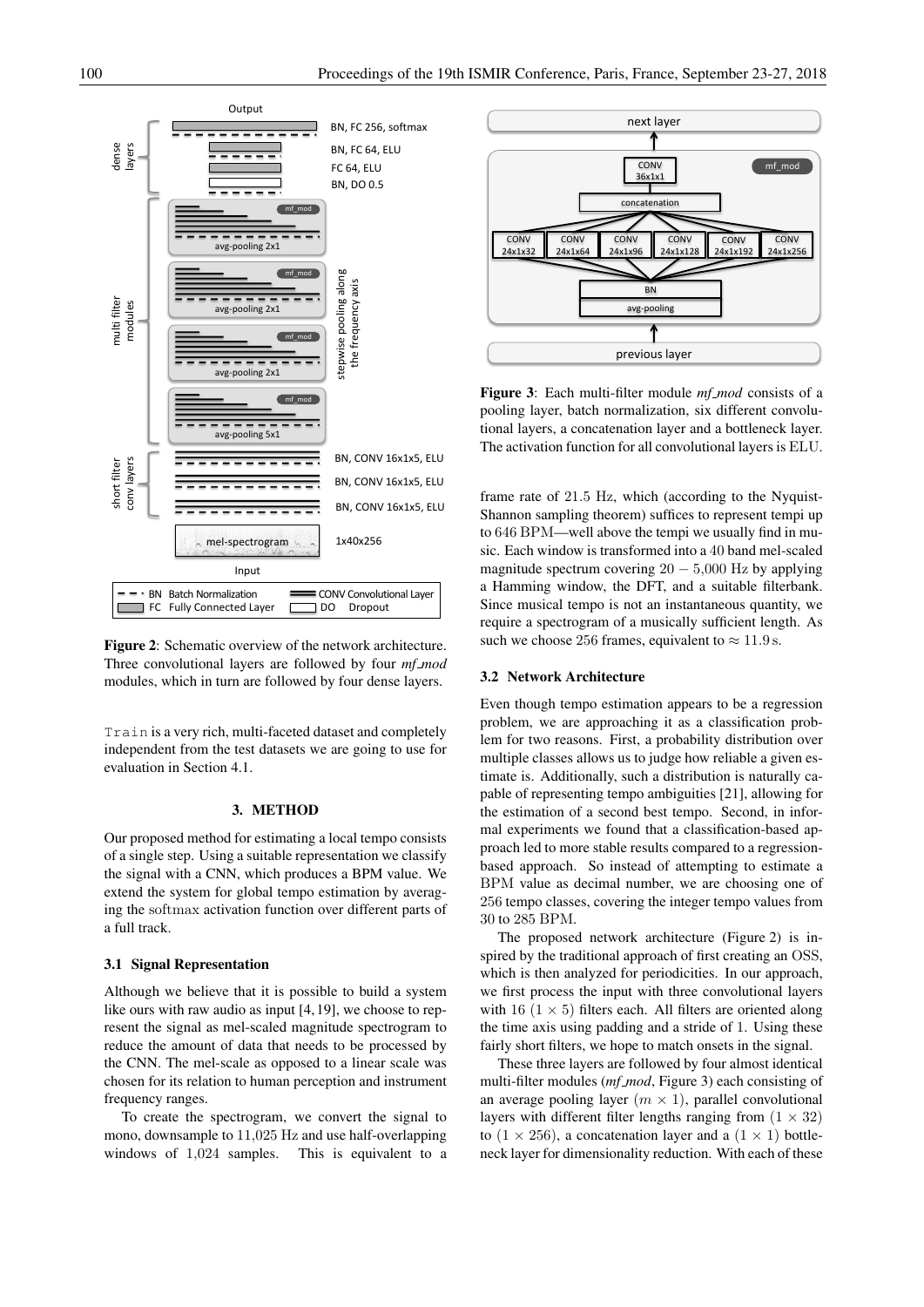

Figure 4: Scale-&-crop data augmentation. During training, the mel-spectrogram is first stretched or compressed along the time axis, which requires an adjustment of the ground-truth label, and then cropped to 256 frames at a randomly chosen offset.

modules we are trying to achieve two goals: 1) Pooling along the frequency axis to summarize mel-bands, and 2) matching the signal with a variety of filters that are capable of detecting long temporal dependencies. Using parallel convolutional layers with different filter lengths has been inspired by [26, 35]. In a traditional system, this could be regarded as some sort of comb filterbank

To classify the features delivered by the convolutional layers, we add two fully connected layers (64 units each) followed by an output layer with 256 units. The output layer uses softmax as activation function, while all other layers use ELU [3]. Each convolutional or fully connected layer is preceded by batch normalization [16]. The first fully connected layer is additionally preceded by a dropout layer with  $p = 0.5$  to counter overfitting. As loss function we use categorical cross-entropy. Overall, the network has 2,921,042 trainable parameters.

### 3.3 Network Training

We use  $90\%$  of Train for training and  $10\%$  for validation. To counter the tempo class imbalance and, at the same time, augment the dataset during training, for each epoch, we use a scale-&-crop-approach borrowed from image recognition systems (see e.g., [34]). Contrary to regular images, the two dimensions of spectrograms have very different meaning, which is why we cannot simply scale-& crop indiscriminately. Instead, we have to be careful to either not change the labeled meaning of a sample or change its label suitably (Figure 4). In our case this means that we have to preserve the properties of the frequency axis, but may manipulate the time axis. Concretely, we scale the time axis of the samples' mel-spectrograms with a randomly chosen factor ∈ {0.8, 0.84, 0.88, . . . , 1.16, 1.2} using spline interpolation and adjust the ground-truth tempo labels accordingly. This substantially increases the number



(c) "Typhoon" by Foreign Beggars/Chasing Shadows

Time in seconds

Figure 5: Tempo class probabilities for tracks from different genres and eras. (a) The tempo drift of the performance is clearly visible: the track starts with 108 BPM and ends with 125 BPM. (b) Very stable tempo of a modern pop music production. (c) Dubstep track with several no beat passages, a very active middle section, and halve tempo intro and outro.

of different samples we can present to the network. Since the full mel-spectrogram for a sample is longer than the network input layer (e.g., covering 60 s vs. 11.9 s), we crop each scaled sample at a randomly chosen time axis offset to fit the input layer. This again drastically increases the number of different samples we can offer to the network. After scaling and cropping, the values of the resulting subspectrogram are rescaled to  $[0, 1]$ . In order to ensure comparability, time-axis augmentations are skipped during validation.

We define *Accuracy0* as the fraction of estimates that are correct when rounding decimal ground-truth labels to the nearest integer. To avoid overfitting, we train until *Accuracy0* for the validation set has not improved for 20 epochs using Adam (with a learning rate of 0.001,  $\beta_1 = 0.9, \beta_2 = 0.999, \epsilon = 1e-8$  as optimizer, and then keep the model that achieved the highest validation *Accuracy0* (early stopping).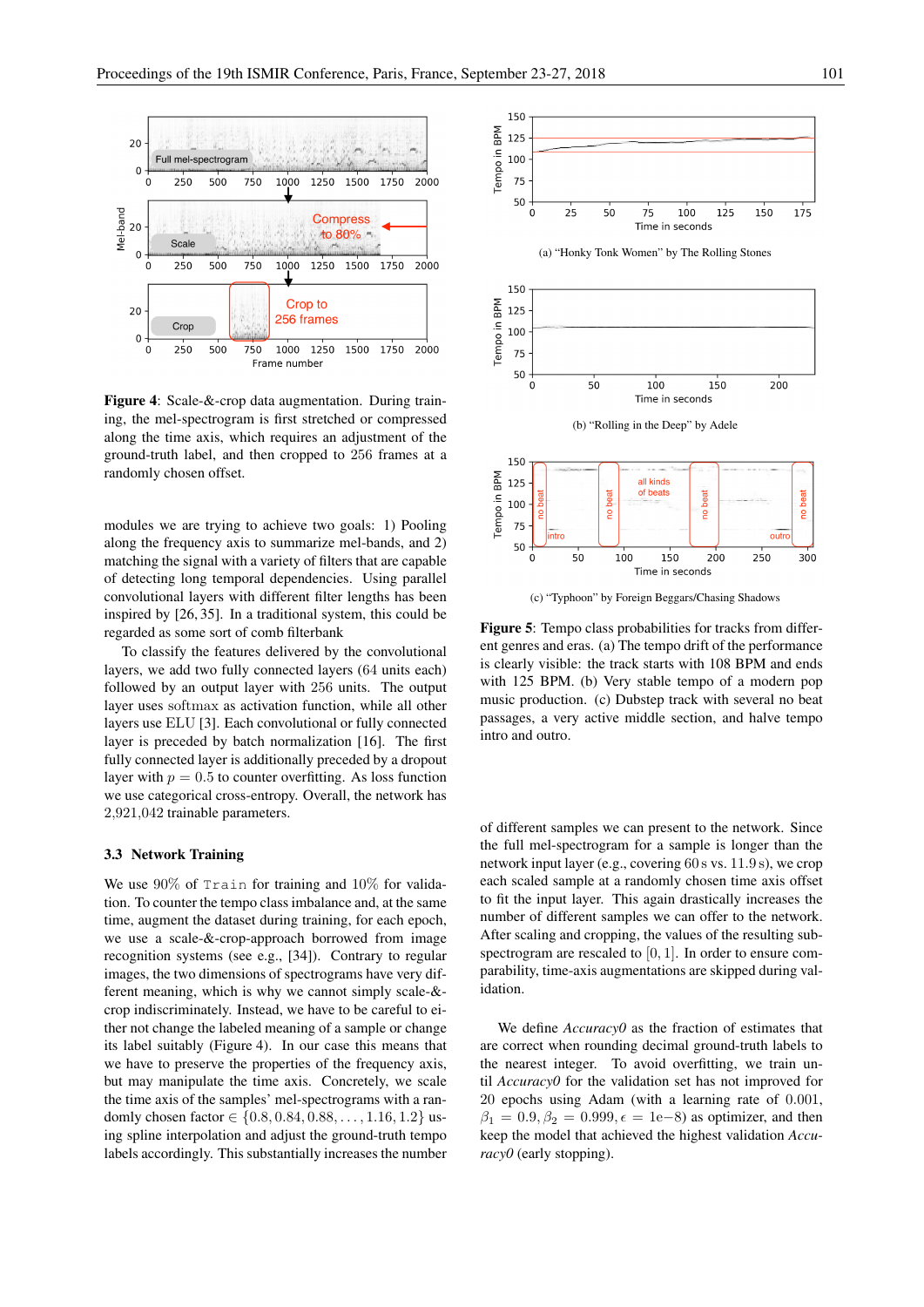| Dataset       | schr     | böck     | new  | Dataset       | schr     | böck     | new  | Dataset       | schr | böck     | new  |
|---------------|----------|----------|------|---------------|----------|----------|------|---------------|------|----------|------|
| ACM Mirum     | 38.3     | $29.4 -$ | 40.6 | ACM Mirum     | $72.3 -$ | $74.0-$  | 79.5 | ACM Mirum     | 97.3 | 97.7     | 97.4 |
| TSMTR04       | 37.7     | $27.2 -$ | 34.1 | ISMIR04       | 63.4     | 55.0     | 60.6 | ISMIR04       | 92.2 | 95.0     | 92.2 |
| Ballroom      | $46.8 -$ | $33.8 -$ | 67.9 | Ballroom      | $64.6-$  | $84.0-$  | 92.0 | Ballroom      | 97.0 | 98.7     | 98.4 |
| Hainsworth    | 43.7     | 33.8     | 43.2 | Hainsworth    | $65.8 -$ | 80.6     | 77.0 | Hainsworth    | 85.6 | $89.2+$  | 84.2 |
| GTzan         | 38.8     | $32.2 -$ | 36.9 | GTzan         | 71.0     | 69.7     | 69.4 | GTzan         | 93.3 | $95.0+$  | 92.6 |
| SMC           | 14.3     | 17.1     | 12.4 | SMC.          | 31.8     | $44.7+$  | 33.6 | <b>SMC</b>    | 55.3 | $67.3+$  | 50.2 |
| GiantSteps    | $53.5 -$ | $37.2 -$ | 59.8 | GiantSteps    | $63.1 -$ | 58.9-    | 73.0 | GiantSteps    | 88.7 | $86.4 -$ | 89.3 |
| Combined      | $40.9 -$ | $31.2 -$ | 44.8 | Combined      | $66.5-$  | $69.5 -$ | 74.2 | Combined      | 92.2 | $93.6+$  | 92.1 |
| DS Average    | 39.0     | 30.1     | 42.1 | Average<br>DS | 61.7     | 66.7     | 69.3 | DS Average    | 87.1 | 89.9     | 86.4 |
| (a) Accuracy0 |          |          |      | (b) Accuracy1 |          |          |      | (c) Accuracy2 |      |          |      |

Table 1: Accuracies in percent. The '+' and '−' signs indicate a statistically significant difference between either schr or böck, and new. Bold numbers mark the best-performing algorithm(s) for a dataset. DS Average is the mean of the algorithms' results for each dataset.

#### 3.4 Global Tempo Estimation

Since the input layer is usually shorter than the melspectrogram of a whole track, it estimates merely a local tempo. To estimate the global tempo for a track, we calculate multiple output activations using a sliding window with half-overlap, i.e., a hop size of 128 frames  $\approx 5.96$  s. The activations are averaged class-wise and then—just like in the local approach—the tempo class with the greatest activation is picked as the result.

# 4. EVALUATION

For evaluation, we trained three models and chose the one with the highest *Accuracy0* measured against the validation set as our final model. As metrics we used *Accuracy0* as well as *Accuracy1* and *Accuracy2*, which are typically used for evaluating tempo estimation systems. *Accuracy1* is defined as the fraction of estimates identical to reference values while allowing a 4% tolerance. *Accuracy2* is the percentage of correct estimates allowing for octave errors 2 and 3 again using a 4% tolerance.

### 4.1 Global Tempo Benchmarking

It has become customary to benchmark tempo estimation methods with results reported for a small set of datasets: ACM Mirum [24], Ballroom [11], GTzan [36], Hainsworth [12], ISMIR04 [11], GiantSteps Tempo [18], and SMC [13]. The latter was specifically designed to be difficult for beat trackers. Where applicable, we used the corrected annotations from [25]. A detailed description of the datasets is given in [31]. We refer to the union of these seven datasets as Combined. Unweighted averages of results for all seven datasets will be referred to as DS Average. We benchmarked our approach new with the algorithms by Böck et al. (böck)  $[2]^2$  and Schreiber (schr) [31]. Table 1 shows the results.

Overall, new achieves the highest results when tested against Combined with the strict metrics *Accuracy0*  $(44.8\%)$  and *Accuracy1* (74.2%). Both accuracy values are slightly lower when summarized as DS Average. When testing with octave-error tolerance, i.e., *Accuracy2*, böck reaches  $93.6\%$  for Combined, versus  $92.2\,\%$ reached by schr, and  $92.1\%$  reached by new. In essence, new is better than böck at estimating the tempo octave correctly, while böck—and to a lesser degree  $schr$  achieve a slightly higher accuracy when ignoring the metrical level. This may be due to the fact that both böck and schr use a traditional periodicity analysis (DFT and comb filters, respectively) that tends to be prone to octave errors, while new does not use a comparable isolated component.

When inspecting the dataset-specific results, we find that new's *Accuracy1* is particularly high for Ballroom  $(92.0\%)$ , GiantSteps  $(73.0\%)$ , and ACM Mirum  $(79.5\%)$ . In fact, they are significantly higher than böck's  $(+8.0 \text{ pp}/+14.1 \text{ pp}/+5.5 \text{ pp})$ or schr's  $(+27.4 \text{ pp}/+9.9 \text{ pp}/+7.2 \text{ pp})$  results. Both the Ballroom and GiantSteps values can be explained through our training dataset. They clearly correspond to EBall and MTG Tempo, therefore high values are not surprising. We believe the same is true for ACM Mirum and LMD Tempo. To us these results indicate that a genrecomplete training set may lead to better results for the other datasets as well. This hypothesis is supported by the fact that GTzan contains genres like reggae, classical, blues, and jazz, and Hainsworth contains the genres choral, classical, folk, and jazz—none of which are well represented in Train. For both datasets new performs worse than böck or schr. A similar connection may exist for böck and GiantSteps—as far as we know, böck has not been trained on edm.

#### 4.2 Local Tempo Visualization

To illustrate the system's performance for continuous local tempo estimation, we analyzed several tracks from different genres using overlapping windows with a relatively small hop size of 32 frames, i.e.,  $\approx 1.5$  seconds. For clarity, we cropped the images at 50 and 150 BPM. Figure 5a beautifully reveals the tempo drift in The Rolling Stone's 1969 performance of "Honky Tonk Women", starting out at 108 BPM and ending in 125 BPM. In contrast, Adele's recent studio production "Rolling in the Deep" (Figure 5b) stays very stable at 105 BPM. A more complicated picture is presented by the dubstep track "Typhoon" by Foreign

<sup>&</sup>lt;sup>2</sup> madmom-0.15.1, default options, available at https://github. com/CPJKU/madmom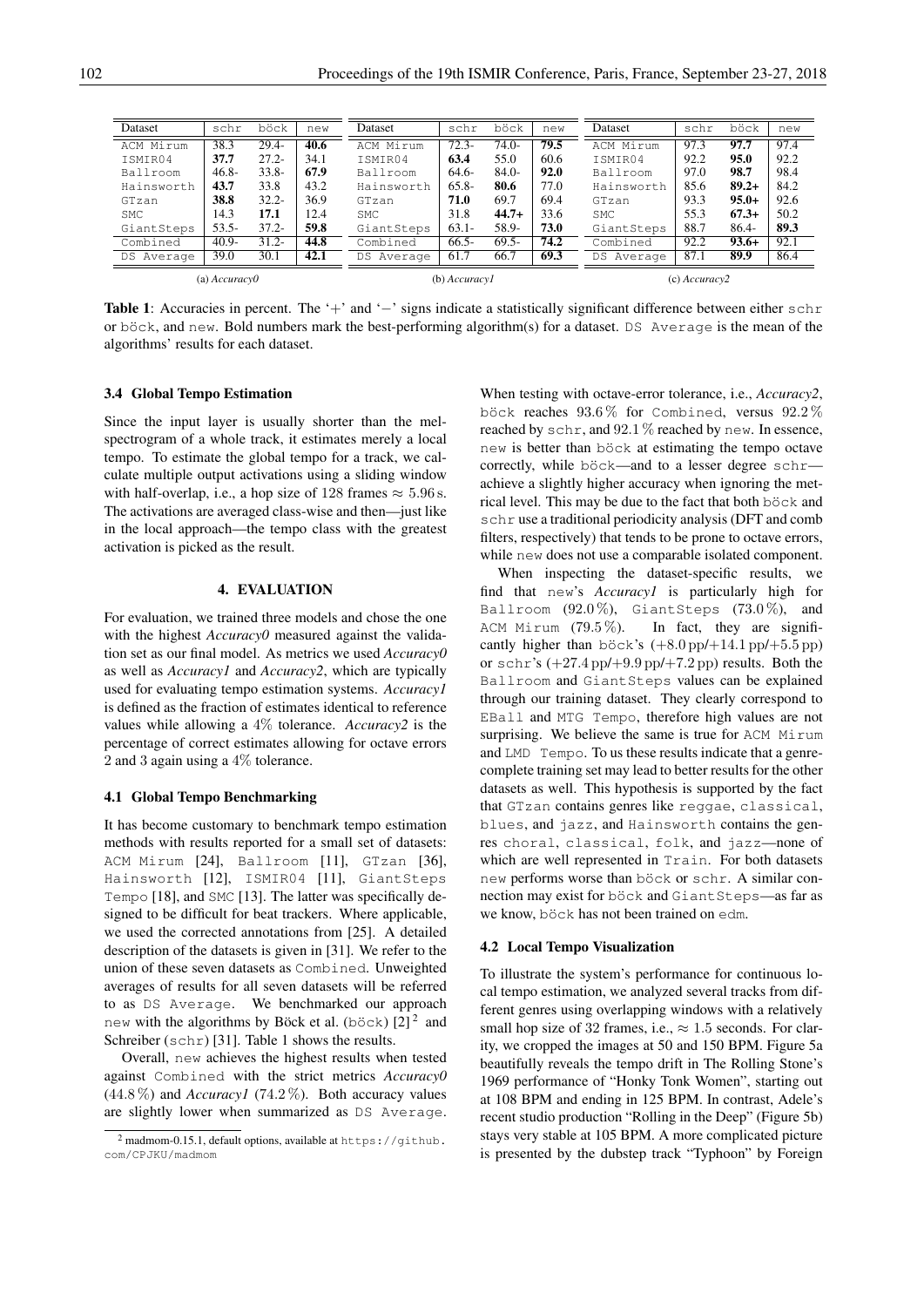Beggars/Chasing Shadows (Figure 5c). After several seconds of weather noises, the intro starts with 70 BPM. The main part's tempo is clearly 140 BPM interrupted by two sections with no beat. The outro again feels like 70 BPM followed by a fade out.

#### 5. CONCLUSIONS

We have presented a single-step tempo estimation system consisting of a convolutional neural network (CNN). With a conventional mel-spectrogram as input, the system is capable of estimating the musical tempo using multi-class classification. The network's architecture consolidates traditional multi-step approaches into a single CNN, avoiding explicit mid-level features such as onset strength signals (OSS) or beat activation functions. Consequently and contrary to many other systems, our approach does not rely on handcrafted features or ad-hoc heuristics, but is completely data-driven. The system was trained with samples from the union of several large datasets, two of which were newly created. To aid training, we applied problemspecific data augmentation techniques. For global tempo estimation, we have shown that our single network, datadriven approach performs as well as or better than other more complicated state-of-the-art systems, especially w.r.t. *Accuracy1*. Furthermore, by visualizing examples for local tempo estimations, we have demonstrated qualitatively how the system can aid music analysis, e.g., to identify tempo drift.

We believe that the system can be improved even further by training with a more balanced dataset that contains tracks for all tested genres. Notably missing from the current training set are jazz, classical, or reggae tracks. Another area of potential improvement is the network architecture. Shorter filters, dilated convolutions, residual connections, and a suitable replacement for the fully connected layers might be used to reduce the number of parameters and thus the number of operations needed for training and estimation.

### Additional Material

Datasets are available at http://www.tagtraum. com/tempo\_estimation.html. Code to estimate tempi and create tempograms is available at https:// github.com/hendriks73/tempo-cnn.

# Acknowledgments

The International Audio Laboratories Erlangen are a joint institution of the Friedrich-Alexander-Universität Erlangen-Nürnberg (FAU) and Fraunhofer Institute for Integrated Circuits IIS. Meinard Müller is supported by the German Research Foundation (DFG MU 2686/11-1).

# 6. REFERENCES

- [1] Miguel Alonso, Bertrand David, and Gaël Richard. Tempo and beat estimation of musical signals. In *Proceedings of the International Conference on Music Information Retrieval (ISMIR)*, Barcelona, Spain, 2004.
- [2] Sebastian Böck, Florian Krebs, and Gerhard Widmer.

Accurate tempo estimation based on recurrent neural networks and resonating comb filters. In *Proceedings of the 16th International Society for Music Information Retrieval Conference (ISMIR)*, pages 625–631, Málaga, Spain, 2015.

- [3] Djork-Arné Clevert, Thomas Unterthiner, and Sepp Hochreiter. Fast and accurate deep network learning by exponential linear units (elus). In *International Conference on Learning Representations (ICLR)*, San Juan, Puerto Rico, Feb. 2015.
- [4] Sander Dieleman and Benjamin Schrauwen. End-toend learning for music audio. In *Proceedings of the IEEE International Conference on Acoustics, Speech, and Signal Processing (ICASSP)*, pages 7014–7018, Florence, Italy, 2014. IEEE.
- [5] Simon Dixon. Automatic extraction of tempo and beat from expressive performances. *Journal of New Music Research*, 30:39–58, 2001.
- [6] Anders Elowsson. Beat tracking with a cepstroid invariant neural network. In *Proceedings of the 17th International Society for Music Information Retrieval Conference (ISMIR)*, pages 351–357, New York, NY, USA, 2016.
- [7] Anders Elowsson and Anders Friberg. Modeling the perception of tempo. *The Journal of the Acoustical Society of America*, 137(6):3163–3177, 2015.
- [8] Ángel Faraldo, Sergi Jordà, and Perfecto Herrera. A multi-profile method for key estimation in EDM. In *Proceedings of the AES International Conference on Semantic Audio*, Erlangen, Germany, June 2017. Audio Engineering Society.
- [9] Aggelos Gkiokas, Vassilios Katsouros, and George Carayannis. Reducing tempo octave errors by periodicity vector coding and svm learning. In *Proceedings of the 13th International Society for Music Information Retrieval Conference (ISMIR)*, pages 301–306, Porto, Portugal, 2012.
- [10] Aggelos Gkiokas and Vassilis Katsouros. Convolutional neural networks for real-time beat tracking: A dancing robot application. In *Proceedings of the 18th International Society for Music Information Retrieval Conference (ISMIR)*, pages 286–293, Suzhou, China, October 2017.
- [11] Fabien Gouyon, Anssi P. Klapuri, Simon Dixon, Miguel Alonso, George Tzanetakis, Christian Uhle, and Pedro Cano. An experimental comparison of audio tempo induction algorithms. *IEEE Transactions on Audio, Speech, and Language Processing*, 14(5):1832– 1844, 2006.
- [12] Stephen Webley Hainsworth. *Techniques for the Automated Analysis of Musical Audio*. PhD thesis, University of Cambridge, UK, September 2004.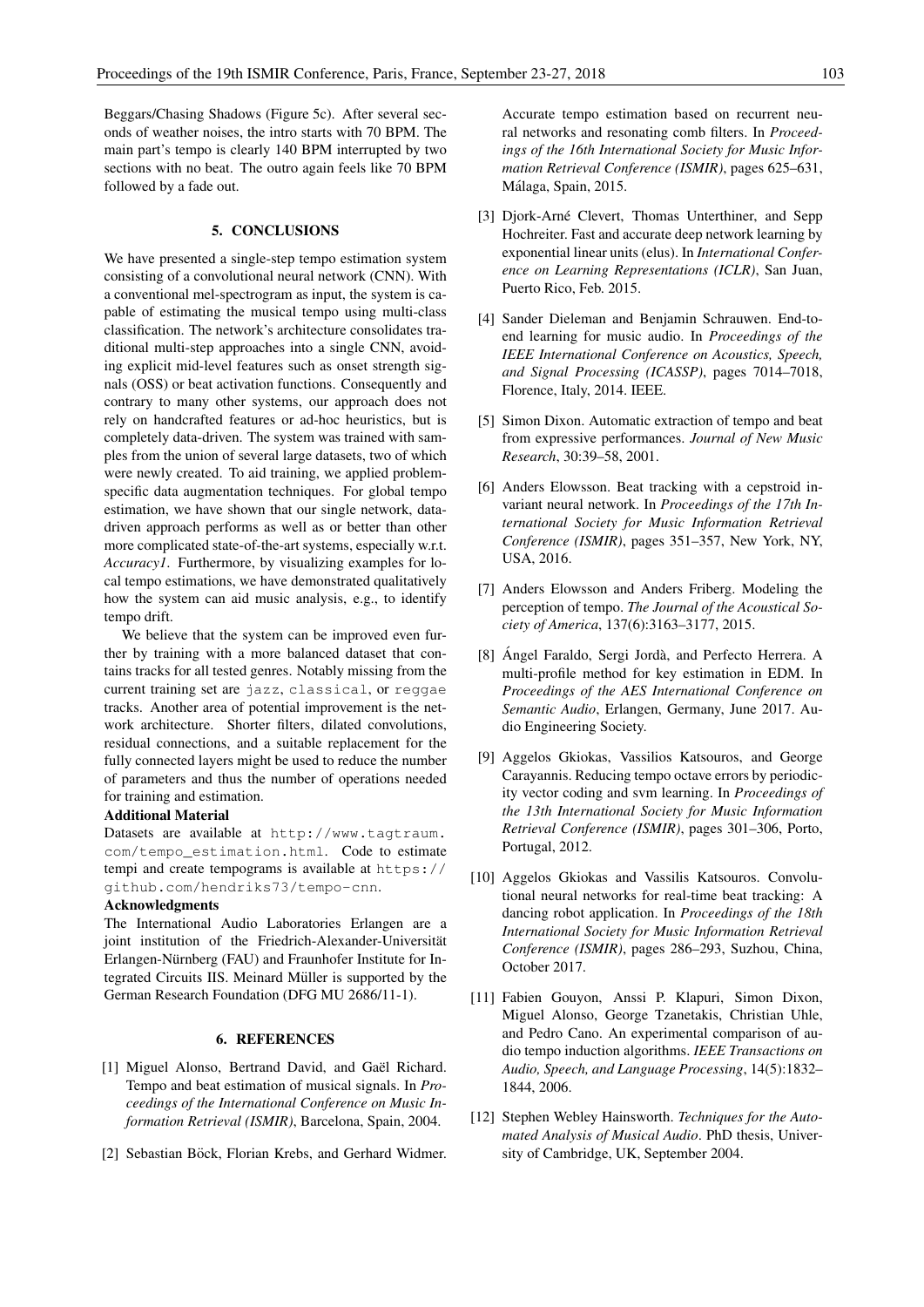- [13] Andre Holzapfel, Matthew E.P. Davies, José R. Zapata, João Lobato Oliveira, and Fabien Gouyon. Selective sampling for beat tracking evaluation. *IEEE Transactions on Audio, Speech, and Language Processing*, 20(9):2539–2548, 2012.
- [14] Florian Hörschläger, Richard Vogl, Sebastian Böck, and Peter Knees. Addressing tempo estimation octave errors in electronic music by incorporating style information extracted from wikipedia. In *Proceedings of the Sound and Music Computing Conference (SMC)*, Maynooth, Ireland, 2015.
- [15] Eric J. Humphrey, Juan Pablo Bello, and Yann Le-Cun. Moving beyond feature design: Deep architectures and automatic feature learning in music informatics. In *Proceedings of the 13th International Society for Music Information Retrieval Conference (ISMIR)*, pages 403–408, Porto, Portugal, 2012.
- [16] Sergey Ioffe and Christian Szegedy. Batch normalization: Accelerating deep network training by reducing internal covariate shift. *arXiv preprint arXiv:1502.03167*, 2015.
- [17] Anssi P. Klapuri, Antti J. Eronen, and Jaakko Astola. Analysis of the meter of acoustic musical signals. *IEEE Transactions on Audio, Speech and Language Processing*, 14(1):342–355, 2006.
- [18] Peter Knees, Ángel Faraldo, Perfecto Herrera, Richard Vogl, Sebastian Böck, Florian Hörschläger, and Mickael Le Goff. Two data sets for tempo estimation and key detection in electronic dance music annotated from user corrections. In *Proceedings of the 16th International Society for Music Information Retrieval Conference (ISMIR)*, pages 364–370, Malaga, Spain, October ´ 2015.
- [19] Jongpil Lee, Jiyoung Park, Keunhyoung Luke Kim, and Juhan Nam. Sample-level deep convolutional neural networks for music auto-tagging using raw waveforms. In *Proceedings of the Sound and Music Computing Conference (SMC)*, pages 220–226, Espoo, Finland, July 2017.
- [20] Ugo Marchand and Geoffroy Peeters. The extended ballroom dataset. In *Late Breaking Demo of the International Conference on Music Information Retrieval (ISMIR)*, New York, NY, USA, 2016.
- [21] Martin F. McKinney and Dirk Moelants. Deviations from the resonance theory of tempo induction. In *Proceedings of the Conference on Interdisciplinary Musicology*, Graz, Austria, 2004.
- [22] Meinard Müller. *Fundamentals of Music Processing – Audio, Analysis, Algorithms, Applications*. Springer Verlag, 2015.
- [23] Geoffroy Peeters. Template-based estimation of timevarying tempo. *EURASIP Journal on Advances in Signal Processing*, 2007(1):158–158, 2007.
- [24] Geoffroy Peeters and Joachim Flocon-Cholet. Perceptual tempo estimation using GMM-regression. In *Proceedings of the second international ACM workshop on Music information retrieval with user-centered and multimodal strategies (MIRUM)*, pages 45–50, New York, NY, USA, 2012. ACM.
- [25] Graham Percival and George Tzanetakis. Streamlined tempo estimation based on autocorrelation and crosscorrelation with pulses. *IEEE/ACM Transactions on Audio, Speech and Language Processing (TASLP)*, 22(12):1765–1776, 2014.
- [26] Jordi Pons and Xavier Serra. Designing efficient architectures for modeling temporal features with convolutional neural networks. In *Proceedings of the IEEE International Conference on Acoustics, Speech, and Signal Processing (ICASSP)*, pages 2472–2476, New Orleans, USA, March 2017. IEEE.
- [27] Colin Raffel. *Learning-Based Methods for Comparing Sequences, with Applications to Audio-to-MIDI Alignment and Matching*. PhD thesis, Columbia University, 2016.
- [28] Eric D. Scheirer. Tempo and beat analysis of acoustical musical signals. *Journal of the Acoustical Society of America*, 103(1):588–601, 1998.
- [29] Hendrik Schreiber. Improving genre annotations for the million song dataset. In *Proceedings of the 16th International Society for Music Information Retrieval Conference (ISMIR)*, pages 241–247, Malaga, Spain, ´ 2015.
- [30] Hendrik Schreiber and Meinard Müller. Exploiting global features for tempo octave correction. In *Proceedings of the IEEE International Conference on Acoustics, Speech, and Signal Processing (ICASSP)*, pages 639–643, Florence, Italy, 2014.
- [31] Hendrik Schreiber and Meinard Müller. A postprocessing procedure for improving music tempo estimates using supervised learning. In *Proceedings of the 18th International Society for Music Information Retrieval Conference (ISMIR)*, pages 235–242, Suzhou, China, October 2017.
- [32] Björn Schuller, Florian Eyben, and Gerhard Rigoll. Tango or waltz?: Putting ballroom dance style into tempo detection. *EURASIP Journal on Audio, Speech, and Music Processing*, 2008:12, 2008.
- [33] Jarno Seppänen. Tatum grid analysis of musical signals. In *Proceedings of the IEEE Workshop on Applications of Signal Processing to Audio and Acoustics (WASPAA)*, pages 131–134, 2001.
- [34] Patrice Y. Simard, David Steinkraus, John C. Platt, et al. Best practices for convolutional neural networks applied to visual document analysis. In *Proceedings of*